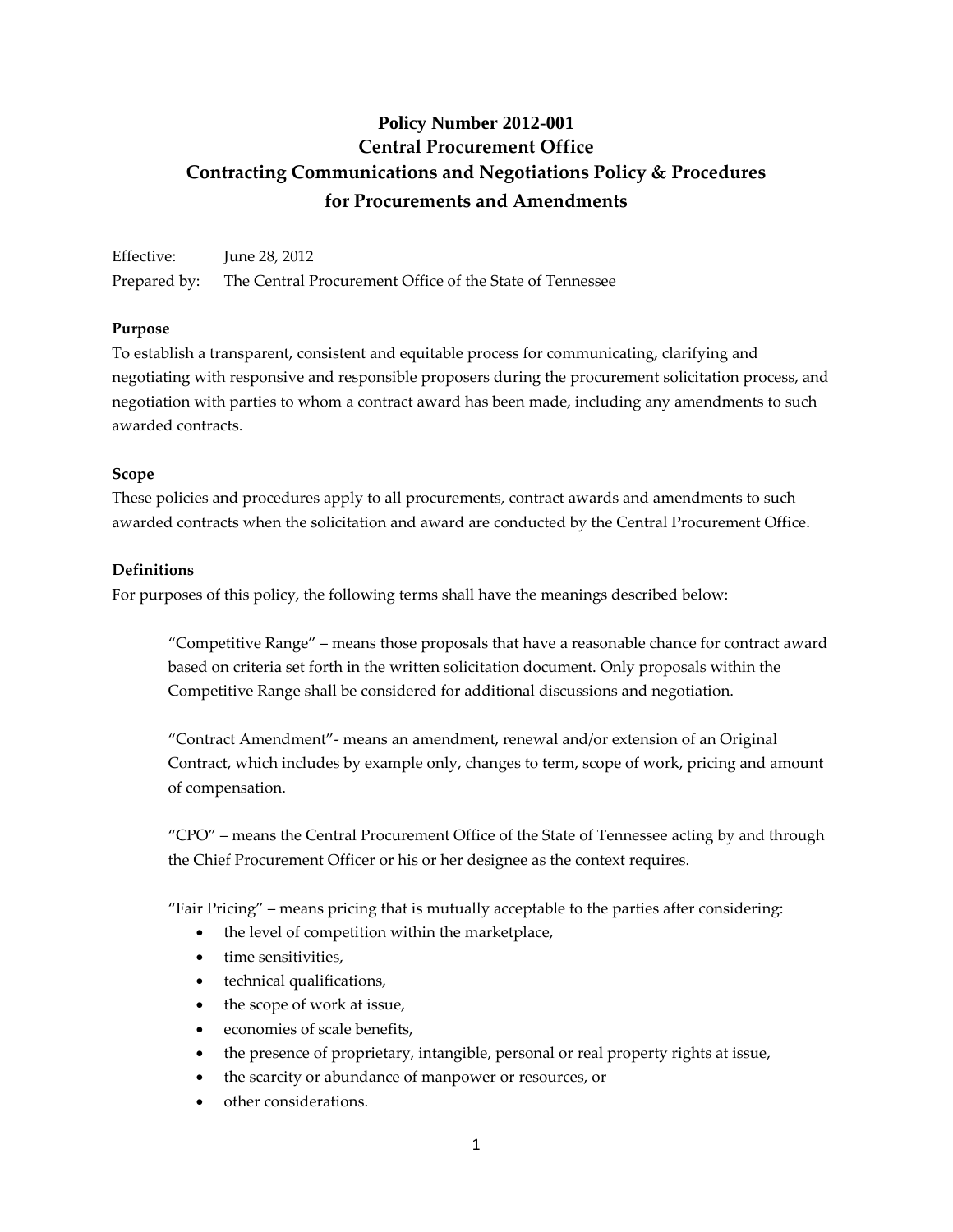The "Fair Pricing" shall be ascertained after benchmarking for time, labor, pricing, or deliverables when practical and available information exists. Benchmarking shall compare the individual or market basket of goods and services, as applicable, for the contract or amendment at issue in the relevant market place for the relevant period of time.

"Original Contract"- means any contract resulting from a procurement or solicitation process entered into between the State and any person or legal entity.

"Person" – expansively means a natural person, an association, a legal entity or such other entity with the legal capacity to enter into a contract.

"Procurement" - means buying, purchasing, renting, leasing, or otherwise acquiring any goods or services. It also includes all functions that pertain to the obtaining of any goods or services, including the description of requirements, selection and solicitation of sources, negotiation, preparation and award of a contract, and all phases of contract administration.

"Proposer" – expansively includes a "bidder" or "proposer" that is a person or legal entity that has properly registered as required by the State. The terms "bidder" and "proposer" may be used interchangeably for the term "proposer".

"Responsible bidder" – means a person who has the capacity in all respects to perform fully the contract requirements, and the integrity and reliability necessary for good faith performance.

"Responsive bidder" – means a person who has submitted a bid (proposal) which conforms in all material respects to the invitation to bid (Request for Proposal).

"Scope of Work" – means a detailed, written description of the conceptual requirements for the goods or services that are the subject of the procurement. The scope of work should detail what is required of the party to whom a contract award is made.

"Special Procurement" – means a contract procurement without a solicitation, or an amendment to an Original Contract, where the Chief Procurement Officer has determined that the goods or services involve, by way of example only,:

- Equipment or service for which there is no comparably competitive product;
- Public utility services from natural or regulated monopolies;
- A component or replacement part or service for which there is no commercially available substitute and which can be obtained only directly from the manufacturer or provider;
- An item where compatibility is the overriding consideration (e.g., computer operating software or hardware enhancements for an existing system);
- The ability of a vendor to meet a necessary condition dictated by unique circumstances (e.g., the need for immediate delivery or repairs at a particular location or emergency situations); or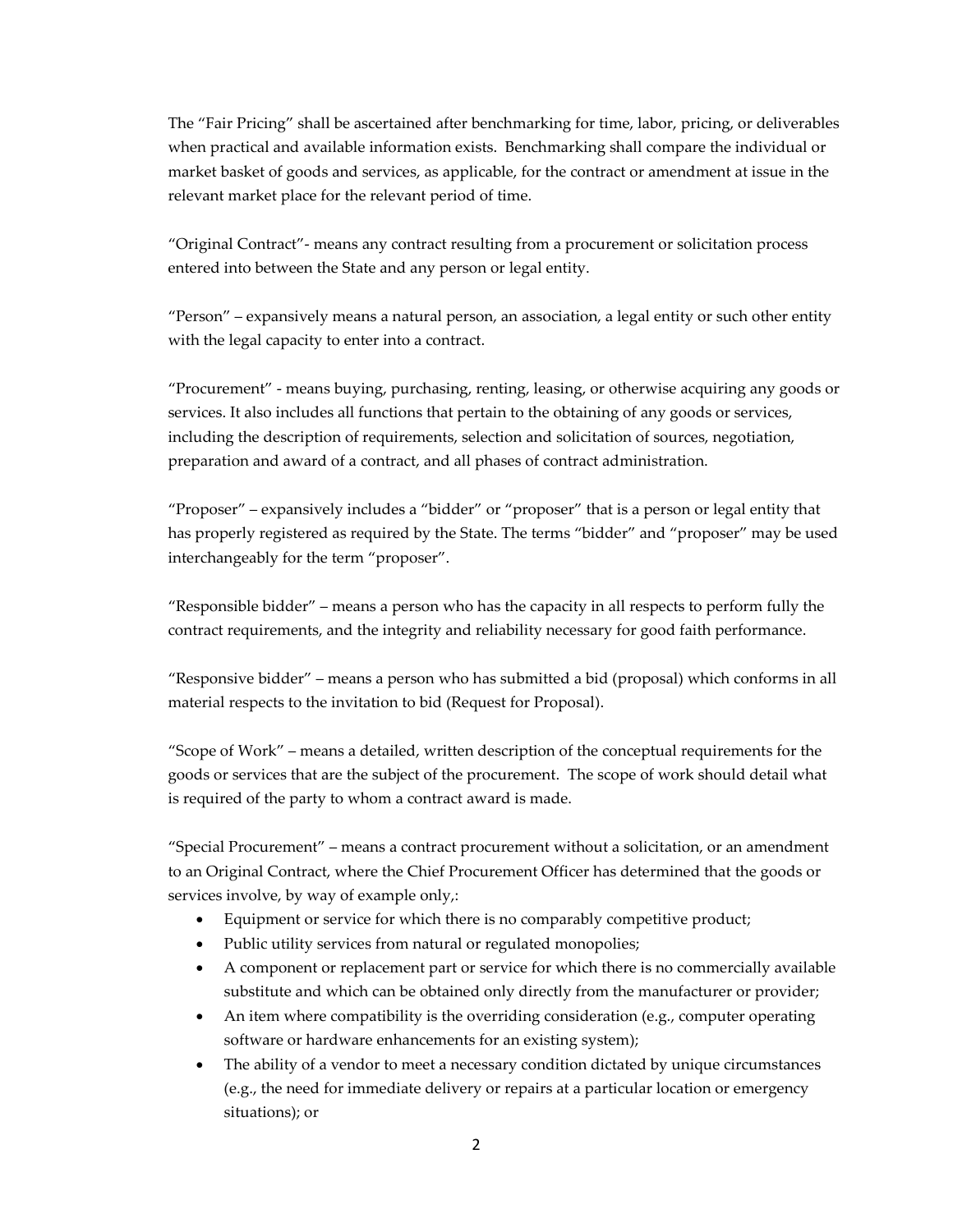• Competitive alternatives that are impractical, unfeasible, or will be to the detriment of the State of Tennessee.

"State" – means the State of Tennessee and its agencies, boards and commissions as the context requires.

#### **Policy and Procedure –Procurement Process**

This Policy and Procedure shall act as a frame work for establishing a consistent, equitable process for communicating, clarifying and negotiating with responsive and responsible proposers during the procurement solicitation process. Negotiation with proposers to whom a contract award has been made, including any amendments to such awarded contracts, is discussed below.

As appropriate, solicitations of proposals shall state whether negotiations may be conducted with responsive and responsible proposers, who submit proposals determined to fall in the Competitive Range as set forth in the proposal, for award as determined by the CPO. All communications, clarifications and negotiations shall be conducted in a transparent and documented manner that is calculated to arrive at Fair Pricing on terms and conditions most advantageous to the State of Tennessee.

#### *Pre-Award and Post-Award*

All communications, clarifications and negotiations shall be conducted in a manner that maintains fairness and transparency in the disclosure of information. There shall be no disclosure of the proposal contents until after the intent to award notice is issued by the CPO. In conducting communications, clarifications or negotiations with a proposer, the CPO may use information derived from proposals submitted by competing proposers in discussions, only if the identity of the proposer providing the information is not disclosed to others. The CPO shall provide comparable information to all proposers with whom communications or negotiations are conducted. Proposer identity shall not be disclosed until after the intent to award notice is issued by the CPO. There shall be no public comment on the procurement process until after the intent to award notice is issued.

All communications, clarifications and negotiations shall be conducted in a manner that supports fairness in proposal improvement. All parties involved in the negotiation, performance, or administration of procurements and contracts for the CPO shall act in good faith. All proposers shall have a reasonable opportunity to address issues such as non-responsiveness, ambiguity, or suspected mistakes. Negotiations shall only be conducted with responsive and responsible proposers falling in the Competitive Range for award as determined by the CPO and as detailed in the written solicitation. All proposers shall be given fair treatment, therefore comparable information shall be provided in communications and negotiations and a consistent evaluation process and criteria shall be upheld throughout the procurement. Price negotiations, including target pricing, may be conducted as long as written equivalent information is provided to all proposers having a reasonable chance for award. Target pricing may be based on considerations such as current pricing, market considerations, benchmarks, budget considerations, or other method that does not reveal individual proposer pricing. During price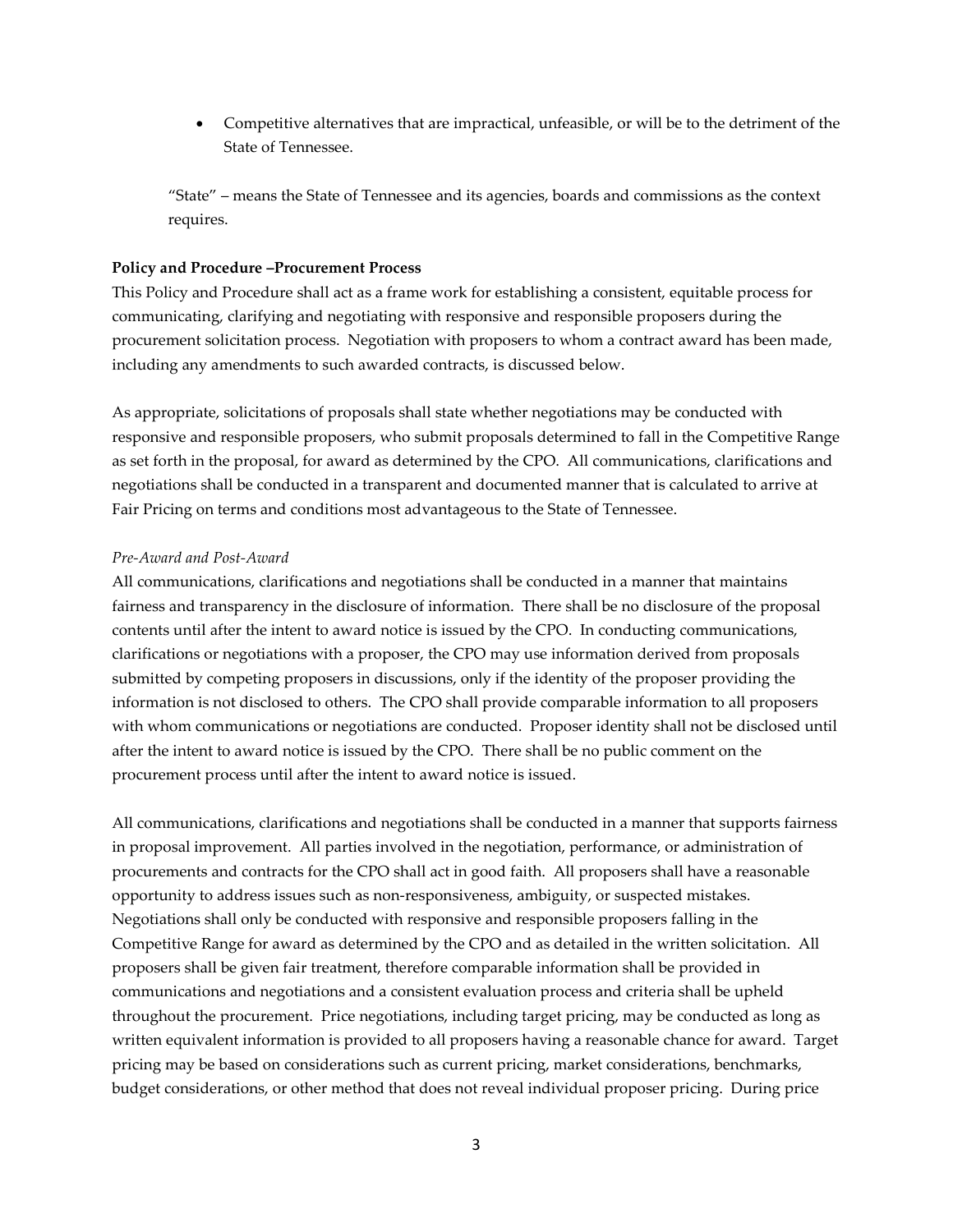negotiations proposers are not obligated to meet or beat target prices, but will not be allowed to increase overall prices.

The Chief Procurement Officer shall assign and maintain a single point of contact for proposers throughout the procurement process, including with respect to communications and clarifications. Negotiations shall be conducted by the Chief Procurement Officer, his or her appointed lead negotiator or appointed negotiation team. Documentation of the procurement shall include, at a minimum, the following documents:

- A log of the date and times of each meeting with a proposer, including the identity of the proposer and their representative;
- A description of the nature or reason for all material communications with each proposer; and
- A copy of all written communications, including electronic communications, with each proposer.

# *Special Procurements*

Special procurement of contracts, or amendments to such contracts, shall only be conducted after a determination by the Chief Procurement Officer that the goods or services involve, by way of example only,:

- Equipment or service for which there is no comparably competitive product;
- Public utility services from natural or regulated monopolies;
- A component or replacement part or service for which there is no commercially available substitute and which can be obtained only directly from the manufacturer or provider;
- An item where compatibility is the overriding consideration (e.g., computer operating software or hardware enhancements for an existing system);
- The ability of a vendor to meet a necessary condition dictated by unique circumstances (e.g., the need for immediate delivery or repairs at a particular location or emergency situations); or
- Competitive alternatives are impractical, unfeasible, or will be to the detriment of the State of Tennessee.

Additional State approvals may be required by statute or rules and regulations before such contracts or amendments can be fully executed.

The Chief Procurement Officer shall assign and maintain a single point of contact for proposers throughout the procurement process, including with respect to communications and clarifications. Negotiations shall be conducted by the Chief Procurement Officer, his or her appointed lead negotiator or appointed negotiation team. Documentation of the special procurement shall include, at a minimum, the following documents:

> • An analysis of viable alternate options available and the benefits of pursuing direct negotiation instead of competitive alternatives;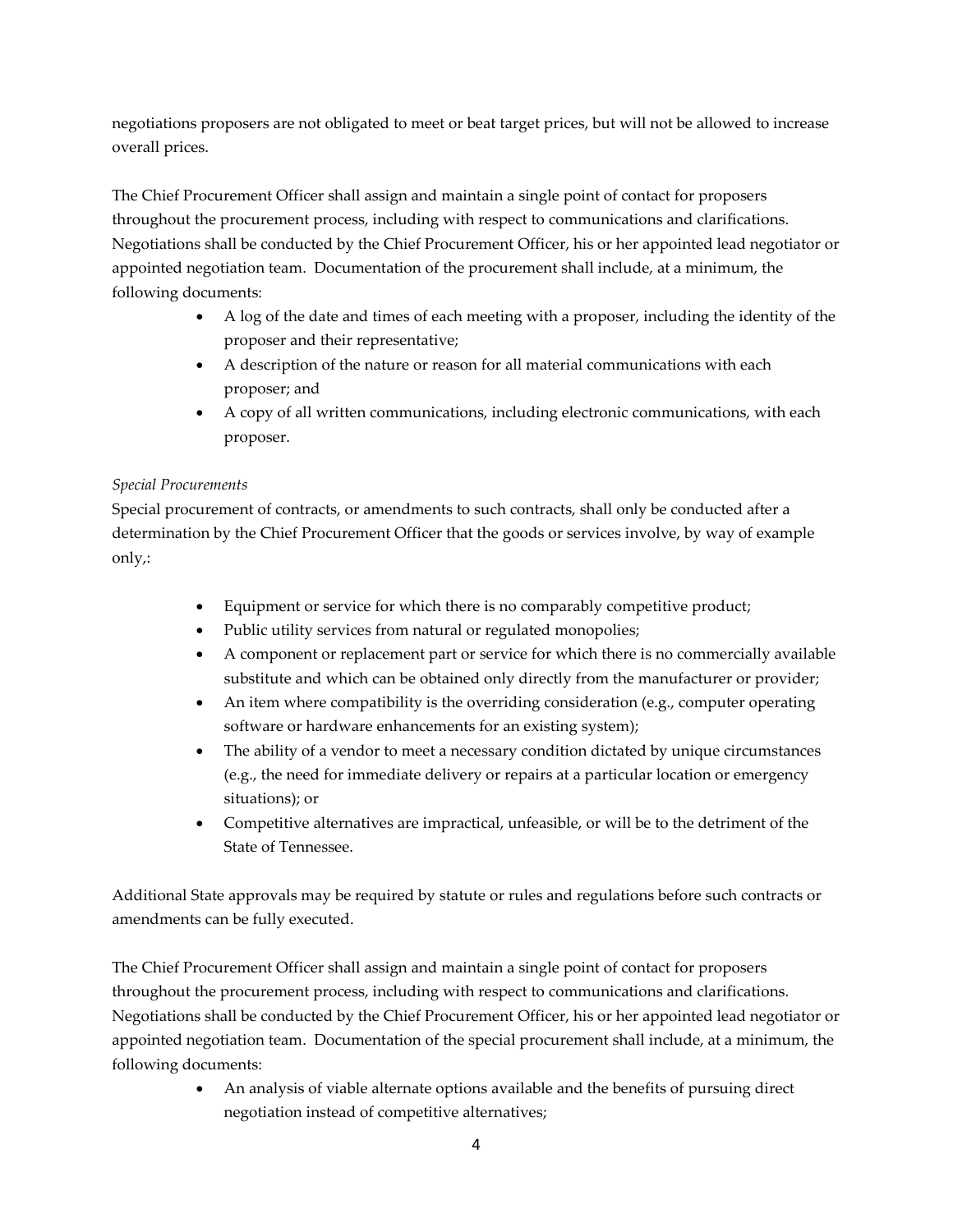- A determination that the contract or amendment procured pursuant to direct negotiation results in a contract or amendment at Fair Pricing on terms and conditions most advantageous to the State of Tennessee;
- A log of the date and times of each meeting with a proposer, including the identity of the proposer and their representative;
- A description of the nature or reason for all material communications with each proposer; and
- A copy of all written communications, including electronic communications, with each proposer.

# **Policy and Procedure – Existing Contracts**

All existing contract negotiations for a Contract Amendment shall be conducted in good faith and in a manner that supports a transparent process. Negotiations for Contract Amendments or renewals or extensions or to provide additional goods or services must be for scope, (i) within the scope of work set forth in the Original Contract and within the intent and purpose of the Original Contract, or (ii) that is a logical extension of the scope of work in the Original Contract. Negotiations shall only be conducted with vendor representatives having authority to negotiate on behalf of their company.

In determining whether the State's best interests are served by accepting the proposal of an existing vendor resulting from negotiations conducted relative to a Contract Amendment (a "Vendor Proposal"), the Chief Procurement Officer, or his or her designee, shall determine whether the pricing provided in the Vendor Proposal represents Fair Pricing and provides benefits to the State that outweigh the benefits to the State that could be obtained by procuring the scope of work through a solicitation to the marketplace. The determination of the Chief Procurement Officer that the benefits to the State from accepting the Vendor Proposal outweigh the benefits to the State that could be obtained through a solicitation to the marketplace must be articulated in writing and may be based on one or more of the following rationales (this list is intended to be exemplary and not exhaustive): (1) scope of work is too limited to elicit competitive bids that would provide cost savings; (2) time delays resulting from competitive procurement process would harm the State; (3); whether the resulting contract, as amended, reflects Fair Pricing on terms and conditions that are most advantageous to the State of Tennessee; and (4) whether the existing vendor is the most qualified or only vendor of such goods or services (as determined through initial bid responses or approval of a sole source contract). Following such a determination, a Contract Amendment executed by the parties shall clearly detail the additions, deletions, and modifications to the Original Contract.